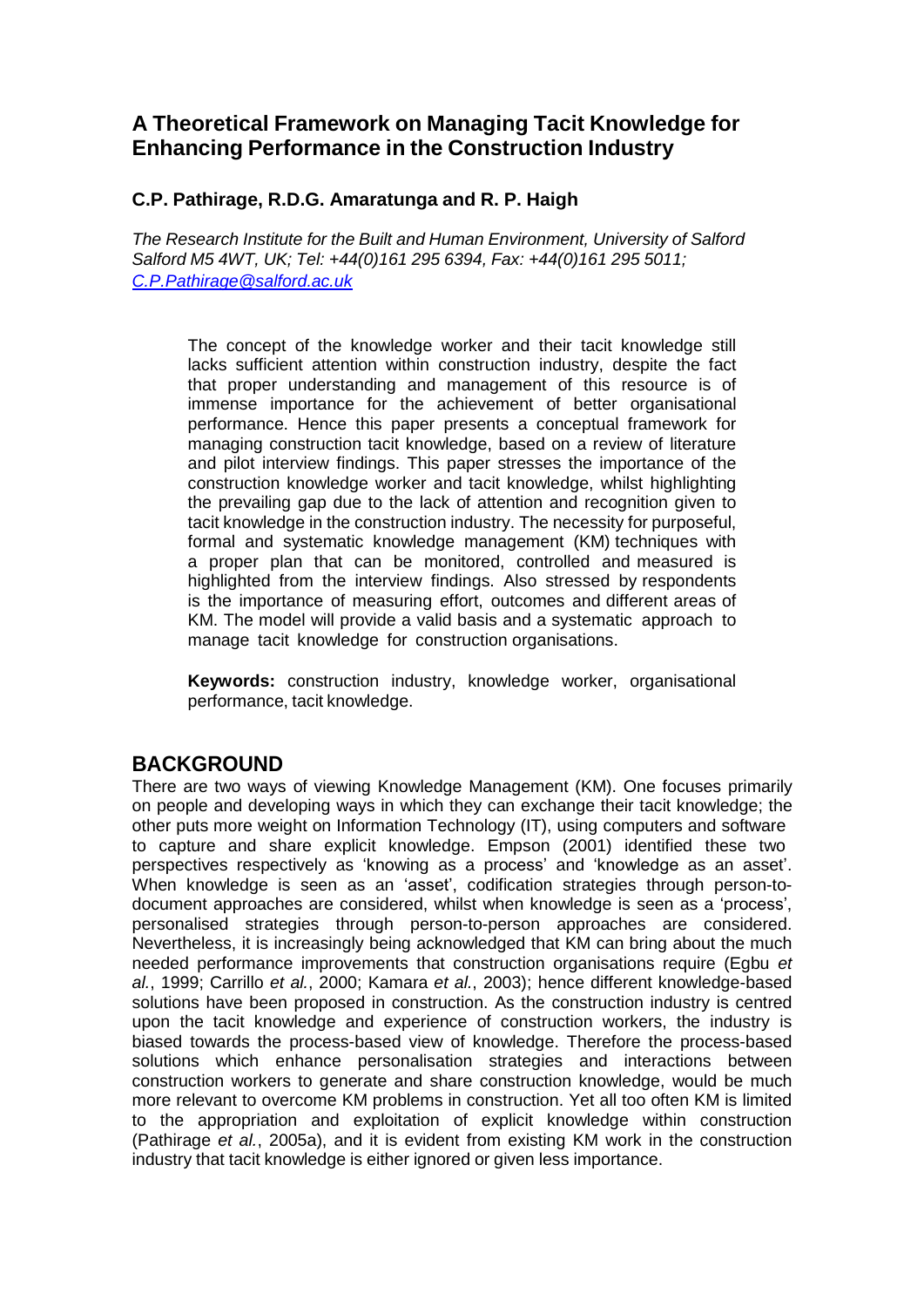As such, the research work on which this paper is based, aims to fulfill this prevailing gap by introducing a theoretical framework for managing tacit knowledge to enhance performance in construction organisations. The paper is broadly divided into four sections. Initially, it outlines the current status of the KM practices within construction through a critical literature review and synthesis. Secondly, the paper explores the focus of the research which highlights the importance of knowledge workers and their tacit knowledge within the construction industry. The major findings of the pilot interviews carried out are presented in the third section of the paper, which discusses different facets of KM in construction. Finally, the paper introduces the theoretical framework for managing tacit knowledge, based on the findings from the literature and pilot interviews.

#### **KNOWLEDGE MANAGEMENT IN CONSTRUCTION**

It is argued (Egbu *et al.*, 1999; Carrillo *et al.*, 2000; Kamara *et al.*, 2003) that the main drivers behind the increased interest in KM amongst organisations operating in the UK construction industry are the government's prerequisites to achieve industry-wide improvements and the desire of individual organisations to seek competitive advantage. As Carrillo *et al.* (2000) assert, the term 'Knowledge Management' is relatively new to construction organisations. Nevertheless, a growing number of organisations within the construction industry (Kamara *et al.*, 2003) perceive KM to be an integral part of their competitive strategies for providing long-term benefits. Managing knowledge more effectively offers construction organisations a possible mechanism for improving their performance in times of greater competition, and its role as a source of competitive advantage for construction organisations has been addressed by several authors (for example, see Kululanga *et al.*, 1999; Egbu, 1999; Carrillo, 2000). However, as argued by Robinson *et al.* (2001) and Carrillo (2004), despite the interest and effort put into KM by many leading companies, the discipline is still in its infancy in the construction industry and is at an embryonic stage in UK construction.

The construction industry faces several problems in managing knowledge due to its intrinsic characteristics; it has a short-term, temporary project-based nature, with more considerable fragmentation than many other industries. Different knowledge-based solutions to overcome these problems have been proposed in construction. The assetbased solutions deploy IT systems and suggest on codification strategies. However, the use and application of these IT systems are limited in the construction industry. As Bresnen *et al.* (2003) argue, there are difficulties, challenges and limitations in attempting to capture and codify construction knowledge by using technological mechanisms, which has been further justified by several other empirical studies. Furthermore, the existing KM frameworks have mainly concentrated on the codification strategies, with a high emphasis on the role of IT (Pathirage *et al.*, 2005a). Hence this highlights the lack of recognition and concern paid to tacit knowledge and personalised strategies in existing KM work within the UK construction industry. As the construction industry is very much centred upon the tacit knowledge and experience of construction workers, the industry is biased towards the process-based view of knowledge. Nevertheless, as argued by Snowden (2002), it is important to maintain an appropriate balance between both these views.

### **RESEARCH FOCUS**

The construction industry has already entered into a knowledge economy where it is perceived as one of the knowledge-based value creating sectors of the economy (Pathirage *et al.*, 2005b). Moreover, people are known to be the key to success in a knowledge economy and are termed 'knowledge workers'. The increased awareness of the importance of employees' knowledge coincided also with a popularisation of the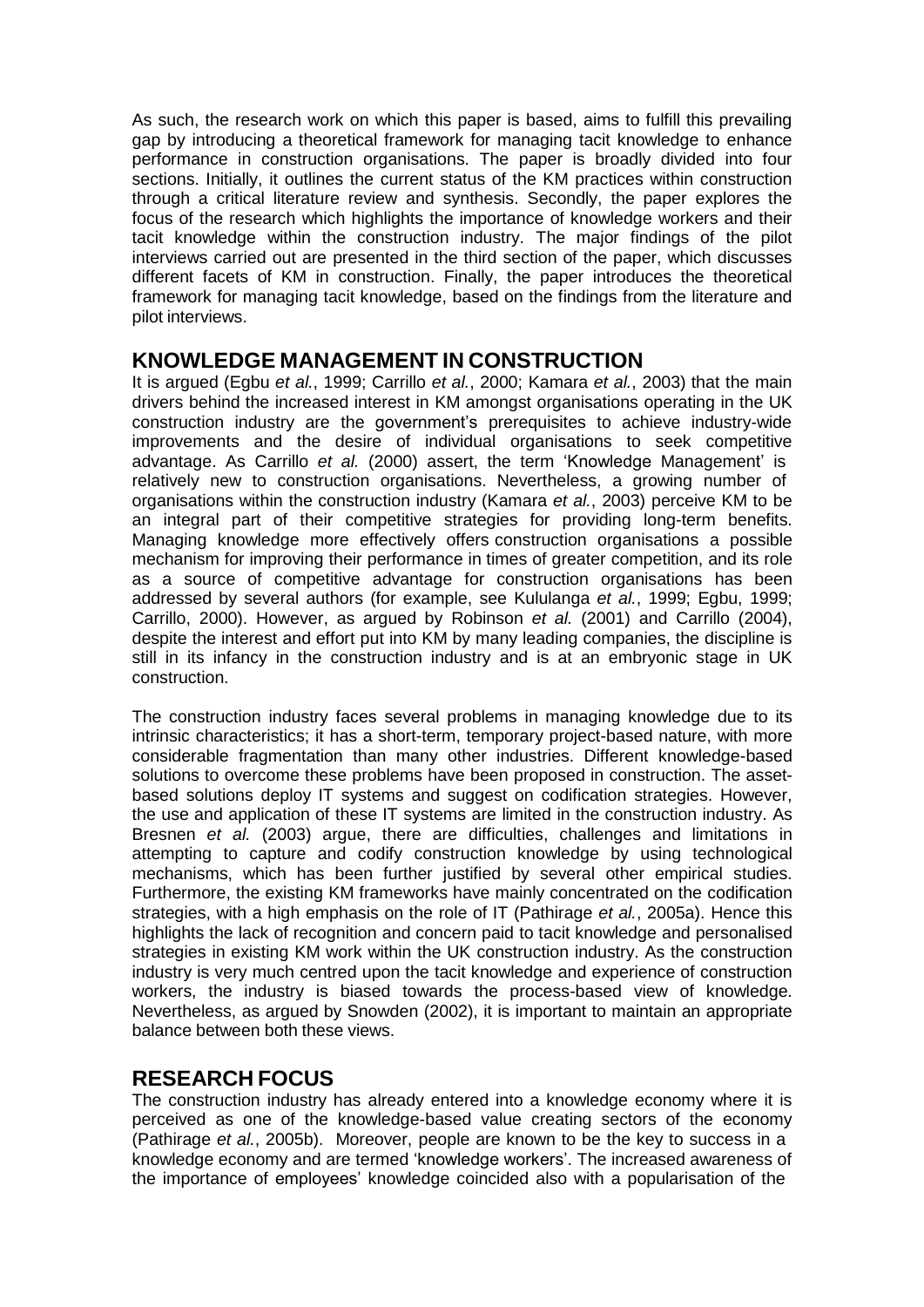idea of the 'knowledge worker'. This is based on the notion that certain types of work are more knowledge intensive than others, and it is this knowledge intensive work that is growing within the economy (Quintas, 2005). The importance of the construction worker is highlighted by the fact that the industry relies on skill and the capacity to bring different skills together effectively (Drucker & White, 1996). Therefore the concept of the knowledge worker has long been important to construction organisations (Green *et al.*, 2004). There are a wide range of professionals involved in the construction industry, working as an inter-disciplinary team in delivering construction products. In recent years, with the growth of the service sector, this emphasis placed on the construction knowledge worker has gradually increased.

Furthermore, the tacit knowledge of construction workers has been highlighted in many research studies carried out in the construction industry. Research conducted within structural design firms (Al-Ghassani, 2003) showed that about 80% of knowledge used during the conceptual design stage is tacit compared to about 20% of explicit knowledge. According to Gann and Salter (2000), tacit knowledge is extremely important within the construction environment. For example, they state that,

*although many project-based activities are increasingly organised using IT systems, there is still a need for personal contact. Tacit knowledge of individuals is essential to problem-solving in projects … It involves the individuals in the life of the project* (Gann and Salter, 2000).

According to Koskinen *et al.*,

*the fact that a great deal of the know-how required, for example, in an engineering project, is tied to knowledge that is not written in documents but realised through expertise and understanding of the project personnel, is not taken into consideration as a whole* (2003).

Thus they suggest that reinforcing members' tacit knowledge through face-to-face interactions is of great importance. Hence the construction industry is very much centred upon the tacit knowledge and experience of construction workers, and this emphasises the process-based view of knowledge in the construction industry.

Therefore the main aim of this study is to explore and investigate tacit knowledge management in the construction industry and its relationship to organisational performance. Through the literature, the authors have established an inadequate concern for the importance and necessity of the knowledge worker and their tacit knowledge management within the construction industry. In order to further establish the importance of tacit knowledge within construction and to capture the process of managing tacit knowledge, several pilot interviews were carried out, as outlined in following few sections.

### **PILOT INTERVIEWS FINDINGS**

The research took the view that more work needs to be done in terms of the processbased view of KM within construction, and also that the focus should be upon the knowledge worker as the prime knowledge asset as opposed to codification strategies. Therefore the pilot interviews were designed to achieve two specific objectives. Primarily they were aimed at collecting empirical evidence on the existing status of KM within the construction industry and at investigating the importance of tacit knowledge to the industry. Secondly, these interviews sought to identify any critical issues that need to be addressed within the tacit knowledge management process as identified by Pathirage *et al.* (2006). As such, three leading academics were interviewed who had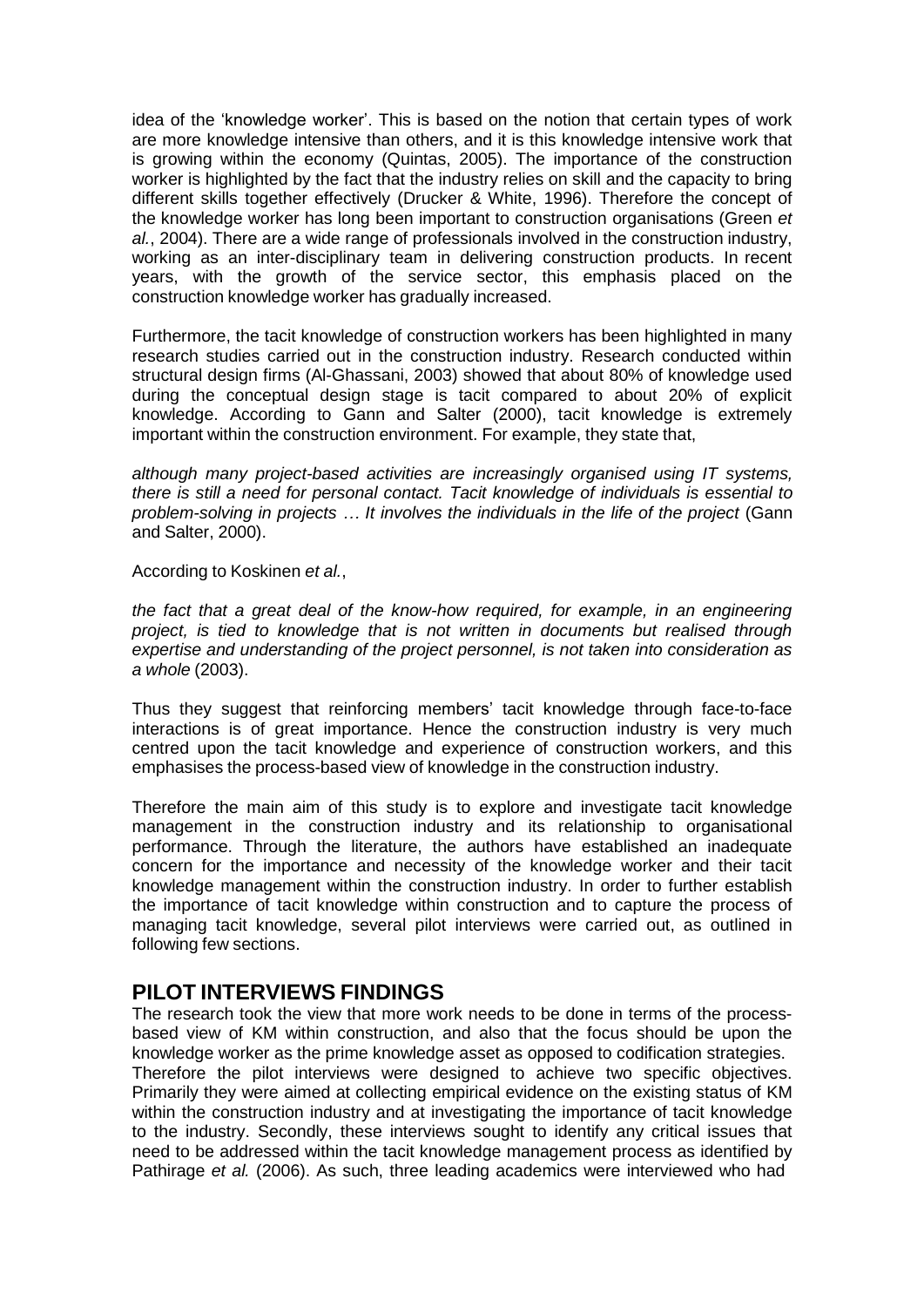extensive knowledge and experience in the construction industry. Succeeding sections outline the main findings from these pilot interviews on the existing KM practices within construction and the issues relating to the tacit knowledge management process.

## **TACIT KNOWLEDGE IN CONSTRUCTION**

Within literature, organisations' knowledge resources are described as an iceberg. The visible tip of the iceberg is considered as the structured explicit knowledge, whilst the invisible, momentous part beneath the surface represents the tacit knowledge. All the interviewees agreed that the codification is the differentiating aspect between explicit and tacit knowledge, although it is a complex issue. In general, explicit knowledge was defined as the knowledge which is easily codifiable, transferable and also exploitable. Tacit knowledge was described as the knowledge that resides within the 'knower' - i.e. the person - which is very sticky and messy, problematic to codify, transfer and share, and also difficult to exploit; this is attributable to the person's experience, exposure and context. Furthermore, interviewees agreed that the terminologies 'explicit' and 'tacit' are the ends of the spectrum. In addition, one interviewee highlighted a term of increasing interest – 'implicit' knowledge. As the interviewee explained:

*"there is something call implicit knowledge and implicit knowledge is something that is within somebody and the person may not know, but when the trigger is right, the person somehow consciously uses that".*

In contrast, in literature, tacit knowledge is further divided into two components: knowingly technical and cognitive. The technical component is referred to as implicit knowledge, which is codifiable. This was clarified by the interviewee as the difference in the school of thought and the paradigm, i.e. the psychological or economic paradigm, and whether knowledge is considered as a stock or a flow. As further explained by the interviewee "the notion of truism is not something we are dealing with here". In the context of construction, examples of tacit knowledge include estimating and tendering skills acquired over time through hands-on experience in preparing bids, understanding the construction process, interaction with clients/customers and project team members in the construction supply chain, as well as understanding tender markets. Moreover, interviewees agreed that workers will fall back on experiences, friendship and collaboration when faced with real complex projects, as they are the first to know that IT is not working.

All three interviewees recognised the importance of tacit knowledge within the construction industry, and also the fact that it is not fully exploited by the industry. They considered tacit knowledge as the key to the performance of the industry. As one of the interviewees highlighted:

*"…if one tries to find out the types of knowledge that contributes more to innovation and competitiveness, it is the tacit knowledge as opposed to the explicit knowledge. So there is a need to say tacit knowledge as important and there is even more need to explore that fully because we still haven't learnt how this sticky knowledge works, especially when you look at knowledge as a stock or a flow across chains, supply chain and networks, intra and inter…".*

Furthermore, respondents admitted that most of the KM initiatives within construction have looked into explicit knowledge, whilst the necessity is for the tacit knowledge. They reasoned that this was due to several reasons, but mainly the fact that the origin of modern KM issues has been driven by a technocrat approach, hence driven by IT. Thus KM has been considered as a mere extension of data management, information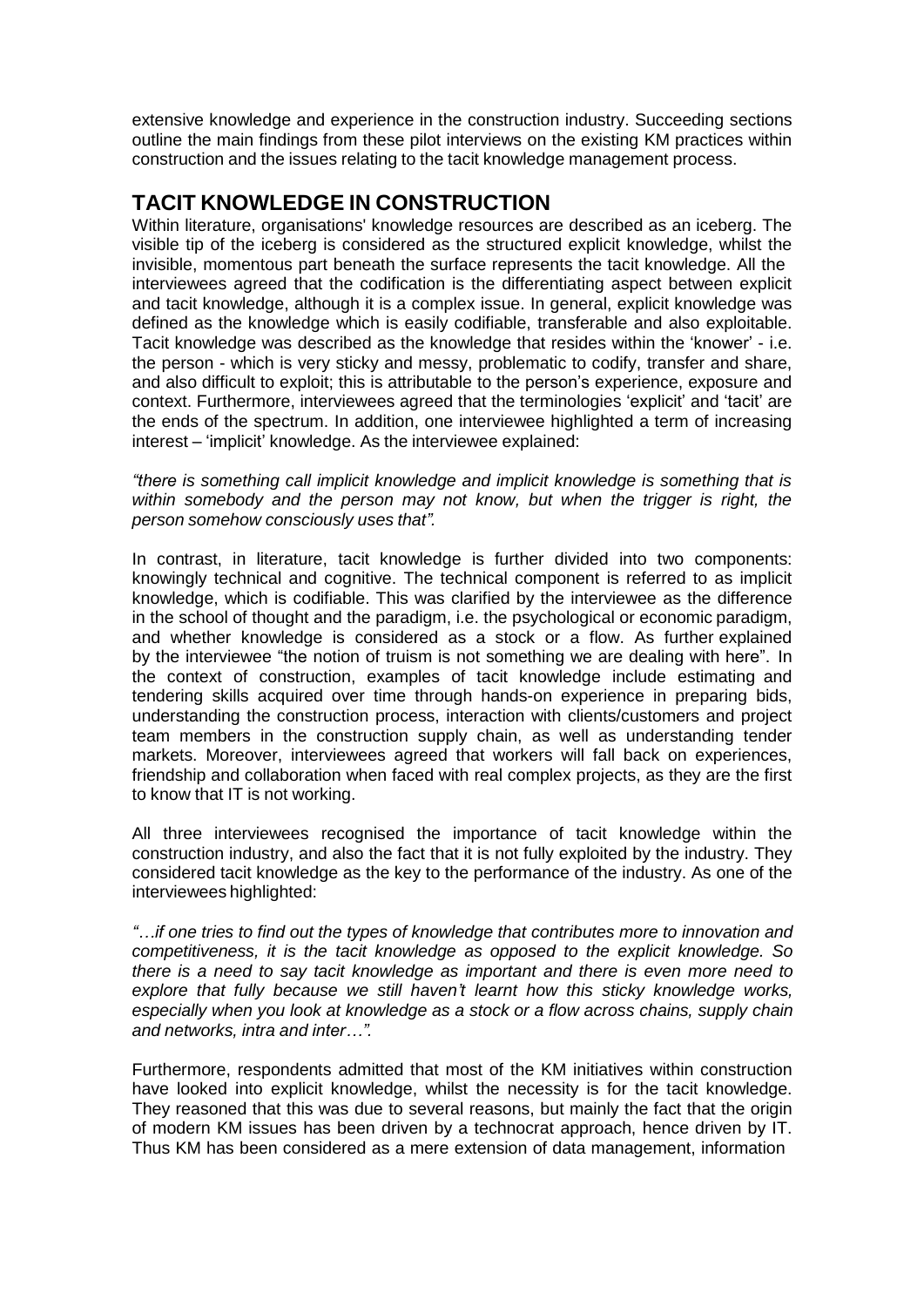management, knowledge-based systems and so forth, and this legacy is still in existence. In providing further insights on this, one interviewee cited the fact that

*"there is a good reason to suggest that explicit types of knowledge lend themselves more readily to the use of IT and exploitation of IT than the tacit form of knowledge and also due to the simple reason that, explicit knowledge is more codifiable, you can feel it, you can hold it and you can mess around with it".*

However, one interviewee stressed the necessity to look into the wider picture, although agreeing that it is driven by IT. In summary, interviewees outlined different categorizations of knowledge, also admitting the importance of tacit knowledge and the fact that existing KM work in construction is driven by IT.

### **TACIT KNOWLEDGE MANAGEMENT AND TECHNIQUES**

Tacit knowledge management could be described, in general, as the process of generating, sharing and utilising knowledge which resides within human beings to enhance learning and performance within an organisation. Yet as the literature reveals, there are major problems associated with the adoption of tacit knowledge management in construction, particularly in the formulation and implementation of the initiatives. The problem for many organisations stems not only from the concept of KM or the complexity of operationalising it, but also from the fact that the implementation of KM initiatives has often been ad hoc with a high degree of fragmentation and lack of co- ordination. Providing further insights, respondents agreed that every organisation practices KM in one form or the other, either with or without the explicit realisation that they are doing so, as there is a need to do something with the knowledge they have. But the major problem perceived by the respondents is that many organisations do not have a formal, structured way of managing their knowledge assets. As one respondent stated,

*"the case is not whether organisations manage tacit knowledge, the case is whether they know that they manage it effectively and whether they have formal and structured way of dealing with it".*

As such, interviewees felt that many organisations have techniques pertaining to KM, yet management intervention in terms of implementing them in a structured and purposeful way seems to be lacking.

In literature, 'KM tools' refer to both IT and non-IT tools that support the processes of KM, such as locating, disseminating and sharing knowledge, although the term is too often used narrowly to mean IT tools. Often, to distinguish between KM tools, the terms 'KM techniques' and 'KM technologies' are used to represent 'non-IT tools' and 'IT tools' respectively. KM techniques, mainly used for managing tacit knowledge, do not depend on IT, although this does provide support in some cases. Interviewees referred to examples of KM techniques, i.e. tacit knowledge practices, as being communities of practices, story telling, use of action learning, use of mentoring, brainstorming, coaching, job rotation, quality circles and so forth. All three respondents agreed that these techniques are in existence within construction organisations in the occurrence of meetings, brainstorming exercises, coaching, job rotation and employee exchange where workers from one department go to another department with the view of acquiring knowledge and go back to their own department to share it. However, the absence of a formal and a structured way of managing these techniques was highlighted as the major drawback within the industry. One interviewee stressed that construction organisations are implementing these KM initiatives, although it is open to debate whether they implement them 'properly'. Hence the respondent took the view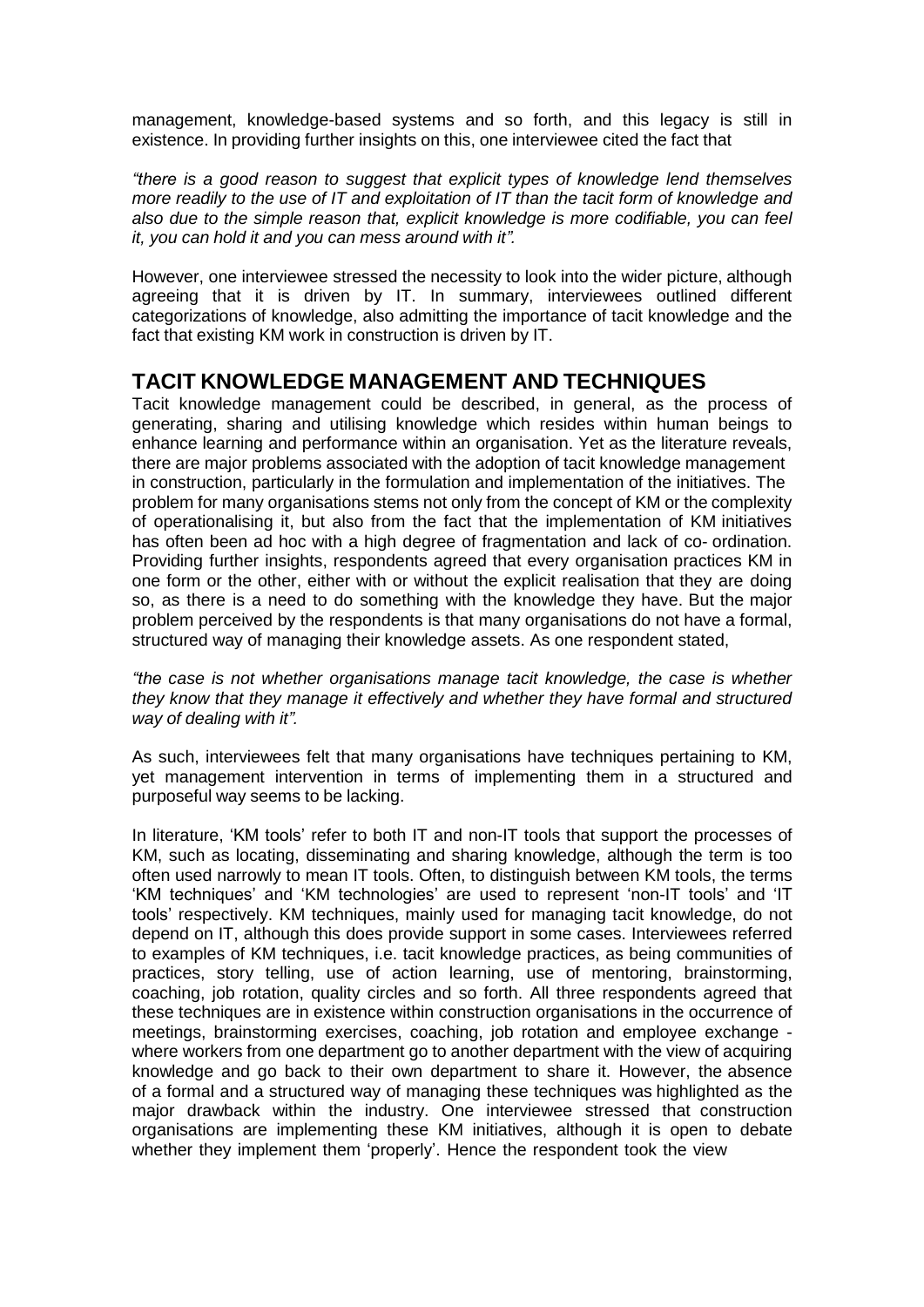that for many organisations, 'properly implemented' knowledge practices do not really take place. The respondent asserted that for a proper implementation,

*"you need to think about it, you need to have objectives, you need to have a business case and then you implement it and don't leave it at this stage and see whether the reasons why you implemented them have been achieved".*

Supporting the same view, another interviewee argued that,

*"the question is do they do that purposefully in such a way that they know the aim of those things that they know the benefits they can bring, that they know they are exploiting it to the fullest and they have the way of measuring how well they are doing it".*

However, one interviewee stressed the importance of examining these techniques in detail in order to distil out carefully, by looking into different groups and teams, how they deal with these techniques, rather than considering an organisation as a single unit. In summary, the necessity to have purposeful, formal and systematic KM techniques with a proper plan that can be monitored, controlled and measured was highlighted by all three interviewees.

### **MEASURINGPERFORMANCE**

As identified in literature, the determination and establishment of the impact of KM initiatives on organisational performance are of utmost importance for an organisation to justify their implementation. Nevertheless, problems in measuring the contribution of knowledge to business performance have been cited frequently in KM literature, which has resulted in few KM texts making an explicit connection between KM and organisational performance. All the interviewees, while admitting the difficulty in doing so, felt it necessary to judge the performance of KM initiatives due to several reasons. As argued by one interviewee, since profit-making organisations work on the premise that one unit of input requires more than one unit of output, it makes sense for organisations involved in KM to see how the effort they put into the processes or techniques of KM yields dividends. Therefore measuring the outcomes of KM initiatives is considered to be important in making value judgments on their contribution to the business performance. One interviewee asserted that it is necessary to measure both effort (input) and outcomes (output), as companies too often measure outcomes only. The effort is concerned with finding out whether the knowledge is good quality and upto-date, and more importantly the interviewee highlighted the necessity to measure the performance of the conversion process: "…is it best exploited by storey telling, by the use of brainstorming sessions, through communities of practice…". One interviewee disagreed on the term 'measuring KM practices', as it implies one simple thing measured in the same way. The respondent rather argued for different units of measurement for different areas of KM, like knowledge generation, capturing, sharing, and transferring:

*"we need to be very critical and to go deeper….when you are measuring you are not measuring one thing, you are measuring individual things and your measures can be quantitative or it just can be subjective measures".*

This in a way reflects the discussions in the literature on KM measurement, which argue that both knowledge asset (stock) and the KM programme (flow) need to be measured. When questioned on the usage of existing measurement KM frameworks on KM within the industry, it was revealed that only a few, if any organisations implement sophisticated measurement frameworks; instead, organisations are using their own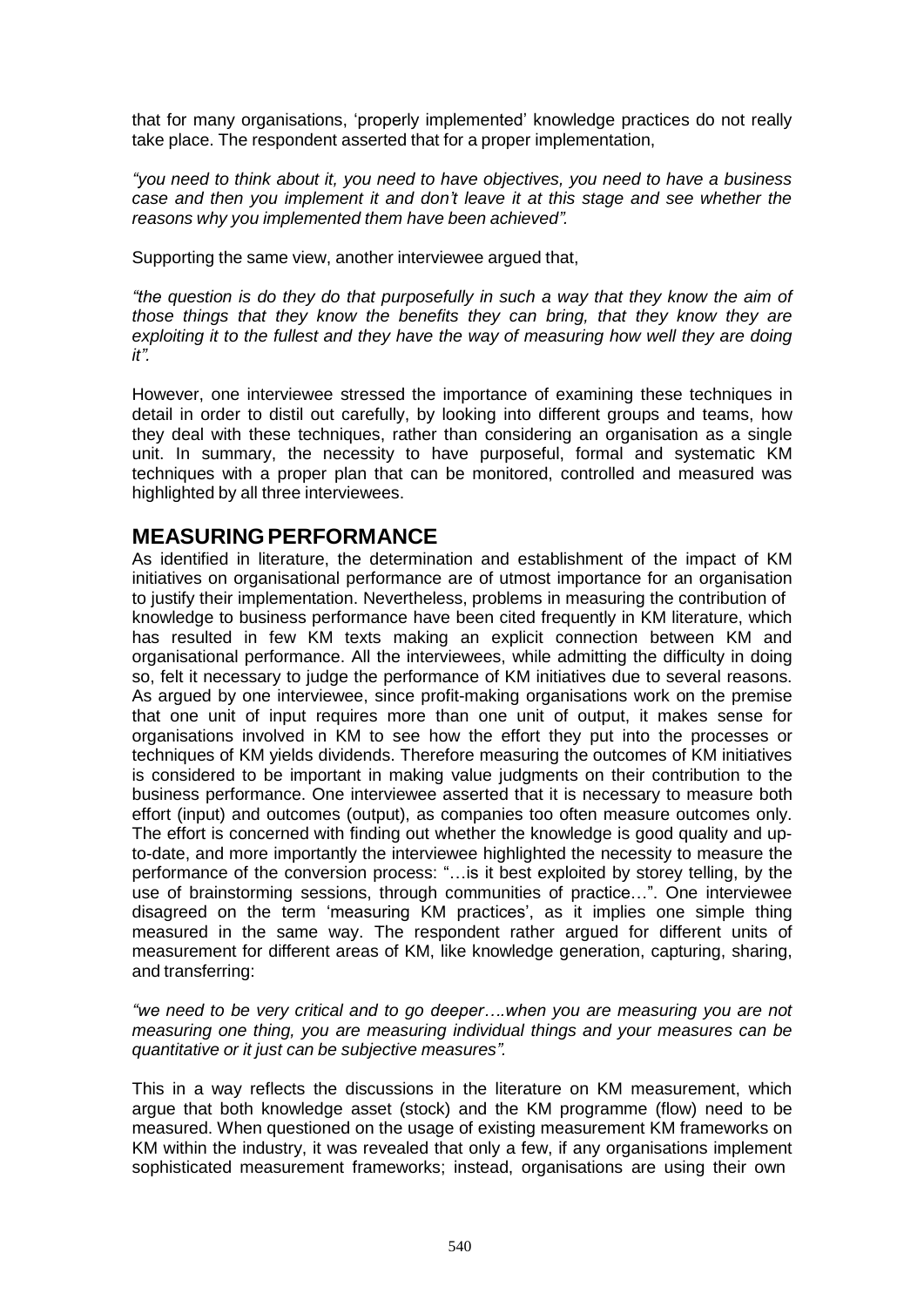ways of measuring outcomes. The large amount of time and training required to learn measurement systems, alongside the extensive investments needed are cited as the reasons preventing organisations from using sophisticated measurement frameworks. In summary, interviewees admitted the necessity to measure performance of KM initiatives, but also the inherent difficulties of doing so. Furthermore, the importance of measuring effort, outcomes and different areas of KM were stressed by the respondents.

#### **THEORETICALFRAMEWORK**

The interview findings stressed the need for a formal, systematic and structured way of managing tacit knowledge. Hence, based on the theoretical understanding gained from the literature and the issues revealed from the interview findings, a conceptual model (see Figure 1) was devised which graphically represents the process of managing tacit knowledge in construction. The core of the model represents the tacit knowledge generation process, i.e. the cognitive process within human beings. This generation process and the utilisation of the tacit knowledge are influenced by several internal and external factors, as represented in the four levels. Internal factors are at the individual level, which influence the generation process and the utilisation of tacit knowledge. External factors will be at the group, organisational and industry level. These factors, in terms of four layers, are denoted within the model by use of a dotted triangular which also shows the direction of impact. Tacit knowledge needs to be shared and disseminated, through interaction by use of KM techniques like communities of practices, brain storming sessions and action learning which is represented at the group level. Hence tacit knowledge management strategy needs to address factors which influence both the tacit knowledge generation and utilisation (asset view), and the group level techniques (process view). Outcomes of this process are linked with performance at the organisational level and in achieving competitive advantage which is at the industry level. Finally, this total process of tacit knowledge management is reflected in five maturity levels, which indicate the stepwise progress to achieving sustainable competitive advantage within the industry.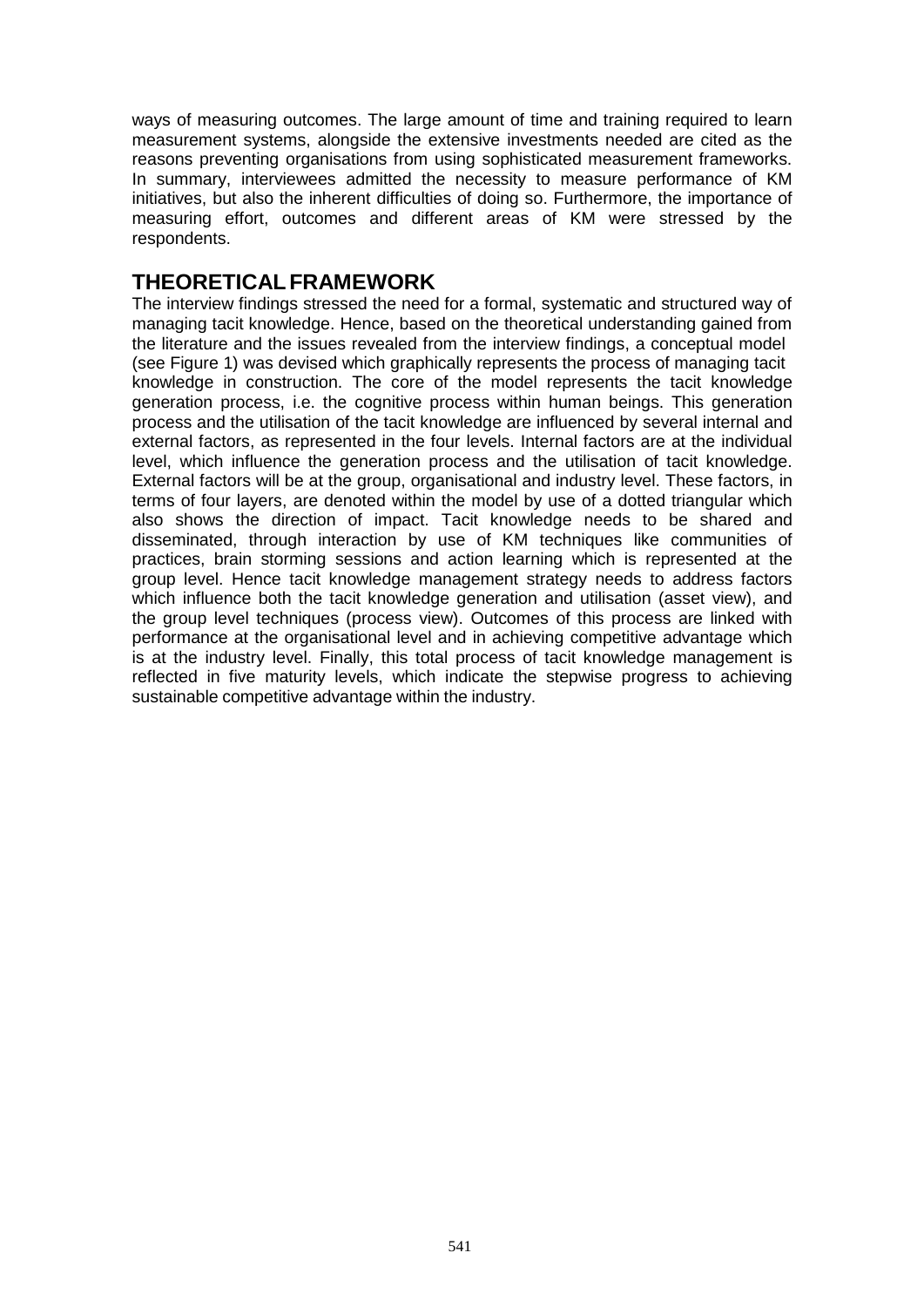



**Fig. 1: Tacit knowledge management model.**

The first stage of the maturity levels establishes an understanding of the importance and necessity, and an awareness of the benefits of tacit knowledge management within an organisation. This will articulate a valid business case to manage tacit knowledge in construction organisations. The second stage of the maturity levels illustrates a twofold tacit knowledge management strategy which establishes a proper plan for the implementation and measurement stages. Once the strategy of tacit knowledge management is established, appropriate KM techniques need to be implemented to achieve the perceived goals in a structured and a coordinated manner, as highlighted in the third stage of the maturity model. Once KM techniques are in place, appropriate performance measures need to be utilised to evaluate the benefits and outcomes of both knowledge assets and KM techniques. Once this process of tacit knowledge management becomes institutionalised, it will be embedded within the day-to-day routine tasks of employees and the culture of the organisation, which will facilitate achieving sustainability. This is illustrated in the stage five of the maturity model.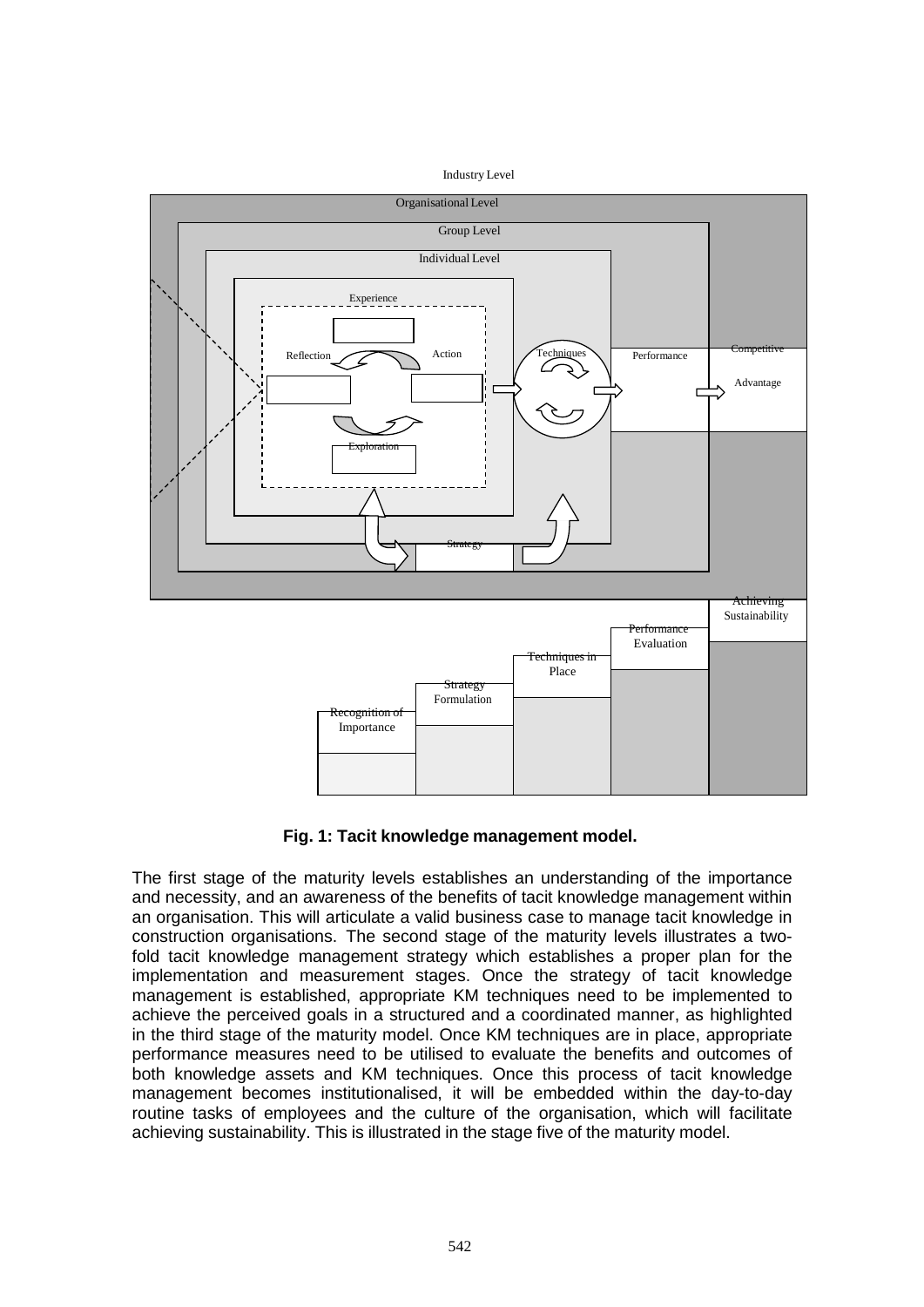## **THE WAY FORWARD**

The initial literature review revealed a lack of concern for the knowledge worker and their tacit knowledge within the construction industry. Hence, the research took the view that more work needs to be done in terms of the process-based view of KM within construction, and that there needs to be a structured way of dealing with construction tacit knowledge. These affirmations were further strengthened by the outcomes from the pilot interviews, which also provided some insights on issues to be addressed within the tacit knowledge management process. Based on both literature and interview understanding, the theoretical framework for managing tacit knowledge was devised which highlighted a stepwise approach to achieving better performance for construction organisations. This model will be refined and validated by means of a few expert opinions to capture the industry requirements, and through an action research phase within a case study approach.

### **REFERENCES**

Al-Ghassani, A.M., (2003), "Improving the structural design process: a knowledge management approach", PhD Thesis, Loughborough University, UK.

Bresnen, M, Edelman, L., Newell, S., Scarbrough, H. and Swan, J. (2003), "Social practices and the management of knowledge in project environments", *International Journal of Project Management*, 21, 157-166.

Carrillo, P. M., Anumba, C. J and Kamara, J. M., (2000), "Knowledge management for construction: key IT and contextual issues". In Gudnason, G. (ed.), *Proceedings of the Inter. Conf. on Construction IT*, 28-30 June, Icelandic Building Research Institute Reykjavik, Iceland.

Carrillo, P.M. (2004), "Managing knowledge: lessons from the oil and gas sector", *Construction Management and Economics*, 22, 631-642.

Drucker, J. and White, G. (1996), "Managing people in construction", Institute for Personnel and Development*,* London.

Egbu, C., Sturgesand, J. and Bates, B. (1999), "Learning from knowledge management and trans-organisational innovations in diverse project management environments". In Hughes, W.P. (ed.), *Proceedings of the 15 Annual Conference of the Association of Researchers in Construction Management* (ARCOM)*,* 15-17 September, Liverpool John Moores University, Liverpool.

Empson, L. (2001), "Introduction: human relations", *Special Issue on Knowledge Management in Professional Service Firms*, 54(7), 811–17.

Gann, D.M. and Salter, A.J. (2000), "Innovation in project based, serviced enhanced firms: the construction of complex products and systems", *Research Policy*, 29, 955- 972.

Green, S., Newcombe, R., Fernie, S. and Weller, S. (2004), "Learning across business sectors: knowledge sharing between aerospace and construction", University of Reading, UK.

Koskinen, K.U. (2003), "Evaluation of tacit knowledge utilization in work units", *Journal of Knowledge Management*, 7(5), 67-81.